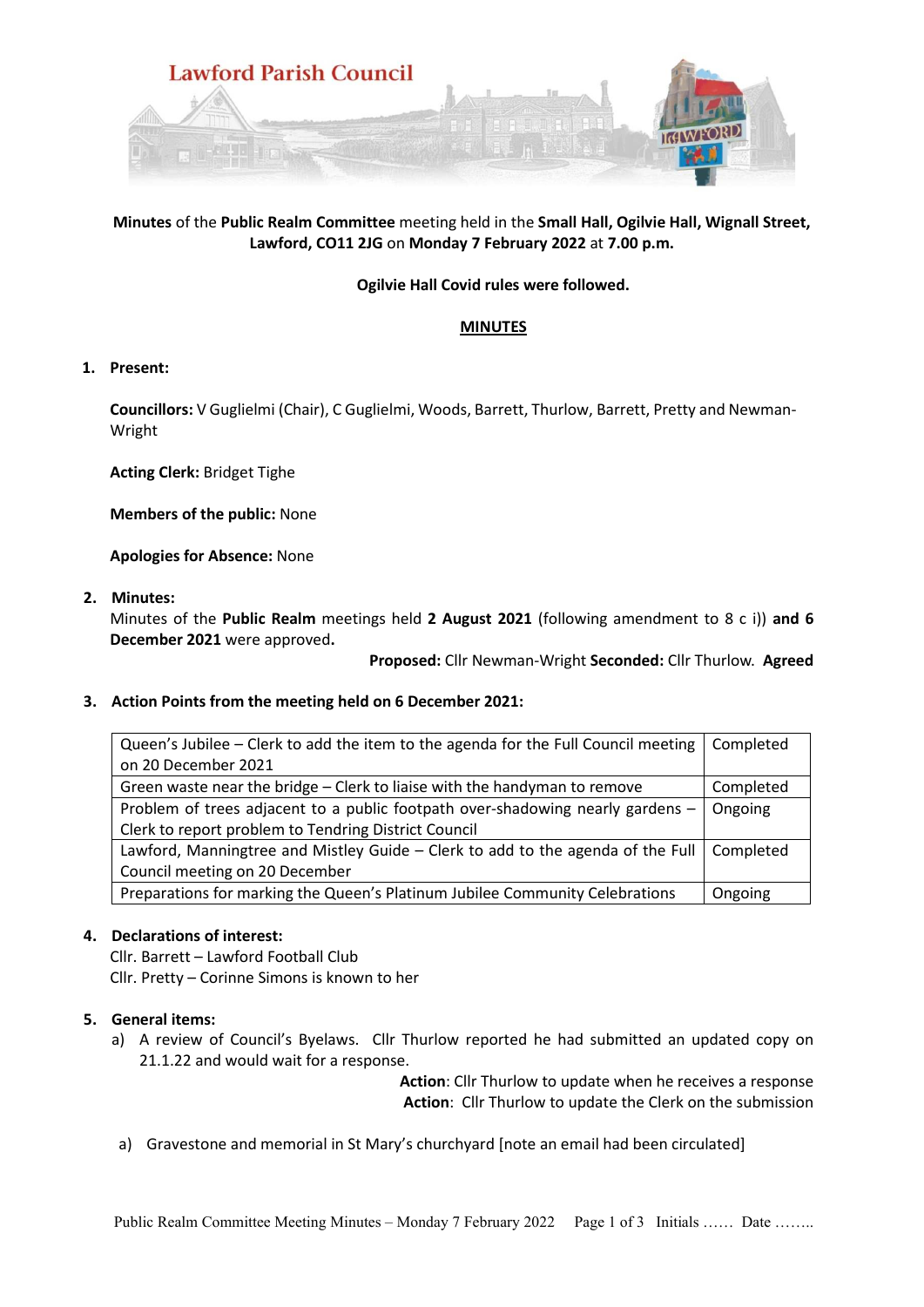This item was discussed and it was agreed that in order to renovate this memorial stone as requested permission would need to be given from the church. Therefore, the Clerk would advise C Simons of the contact details for the Church Warden so this could be done. If permission was given then the Parish Council would consider providing a small one off grant for the renovation. This would be considered at Full Council.

#### **Proposed**: Cllr C Guglielmi **Seconded**: Cllr Thurlow **Agreed**

**Action:** Parish Clerk to write to C Simons to inform her of the discussion and the contact details for the Church Warden

## **6. School Lane:**

a) Approval for quote for hedge to rear of football pavilion from John Glover was agreed by all. Cllr Thurlow said he would speak to Mr and Mrs Aherne to let them know that the works had been agreed. He would also ask the football club to keep an eye out to ensure this did not build up again in the future.

> **Proposed:** Cllr C Guglielmi **Seconded:** Cllr Thurlow **All agreed Action:** Cllr Thurlow to speak with Mr & Mrs Aherne and the Football Club

- b) Update on memorial bench at School Lane. Cllr Thurlow informed the meeting that an order had been placed and the location agreed. The wording on the plaque is now being considered.
- c) Items Committee may wish to raise, discuss, or take forward

There were none.

## **7. Summers Park:**

- a) Update on accessing grants for works. Cllr Thurlow said none since he had accessed £5,000 for the Riverview Car Park.
- b) The meeting noted that diagrams providing details of the trees on Summers Park had been received from Rose Builders.
- c) Items Committee may wish to raise, discuss, or take forward

There were none.

## 8. **Riverview:**

a) Discussion on the application for Earth Festival and note of meeting held on 24.1.22 which had been circulated. Councillors noted the change of date for this event was 26.6.22 and expressed some of their concerns with the preparations and arrangements for the day. It was agreed that they would send the Clerk a note of their concerns so she could compile a list ready for the next Full Council meeting on 21.2.22 when Steve Tattam (organiser of the Festival) would be attending to talk to the Council about the Festival.

> **Action:** Councillors to send a note of their thoughts/concerns to the Clerk **Action**: the Clerk to compile a list for the Full Council meeting to be held on 21.2.22

b) Queen's Platinum Jubilee Celebrations. Cllr Barrett said progress had been good. The event was going to be called 'A Right Royal Party in the Park' which included live music, food, drinks, children's activities and a procession to the Walls in Manningtree with fireworks. He said the organisers had requested a donation from Lawford Parish Council of £2,800 to match the Mistley PC contribution. It was agreed that this request would be considered at the next Full Council meeting on 21.2.22. Mistley Parish Council also asked if a late contribution to the Fun at the Furze event could be resolved. The amount was £1,303.85. It was agreed that the Clerk would go through the spreadsheets and look for this amount but it was generally thought that this had been resolved and had been paid.